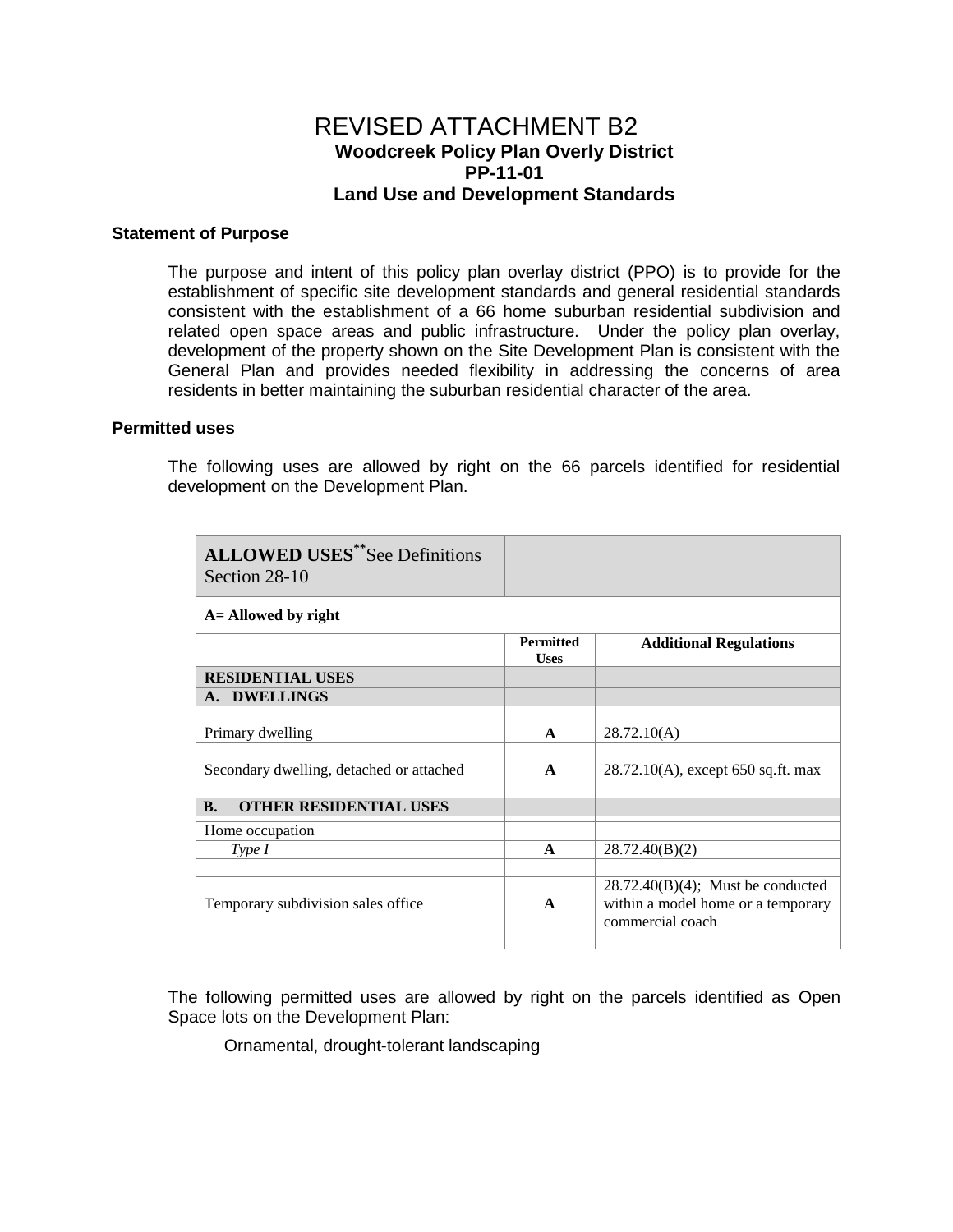#### **Accessory uses**

Any subordinate use which is customarily incidental to the residential use of the primary dwelling or a secondary dwelling, and which is located on the same lot as the primary or secondary dwelling, is permitted as an accessory use on the parcels identified for residential development on the Development Plan. Accessory buildings shall not exceed 200 square feet and shall comply with 28.72.10(B)(1). No accessory uses are allowed on the parcels identified as Open Space lots on the Development Plan.

#### **Conditional uses**

The following uses are conditionally permitted on the parcels identified as Open Space lots on the Development Plan, provided a use permit is first obtained in accordance with section 28.106 of the Solano County Code:

Commercial vineyard

## **Prohibited uses**

All uses not specifically identified herein as permitted uses, accessory uses, or conditional uses are prohibited within the area shown on the Development Plan.

### **Architectural standards for dwelling units**

Primary dwellings and secondary dwellings shall comply with the architectural standards of subsection 28.91.30 and shall conform to one of the following architectural styles:

## 1. Vineyard Farmhouse

Originally found in European Mediterranean countries, France, Spain and Italy. The "Vineyard Farmhouse" building typology evolved in the United States from the earliest examples on the east coast in the Hudson Valley area (circa 1700 – 1800) to the farms and wineries we find in Northern California today.

In keeping with historic rural architecture of the area the Vineyard Farmhouse is a graceful blend of gable roof, stucco wall farmhouses combined with winery stone rooms and cellars.

The identifying elements of the Vineyard Farmhouse are low-pitched gable roofs with flat concrete tiles and light sand finish stucco walls. These are predominately stucco wrapped houses with a stone or brick accent applied to a concentrated area of the house to imply the wine room vernacular.

The use of black wrought iron at entry gates, balcony railings and light fixtures is welcome as well as optional metal roof accents.

## 2. European Cottage

The European Cottage home is an eclectic style with details coming from many different influences. The style captures in form the concept of a romantic and picturesque architecture. Following WW1 it became increasingly popular throughout the country. Because it is an eclectic style of architecture it can assume many different one and two story forms of massing and a have a wide variety of details.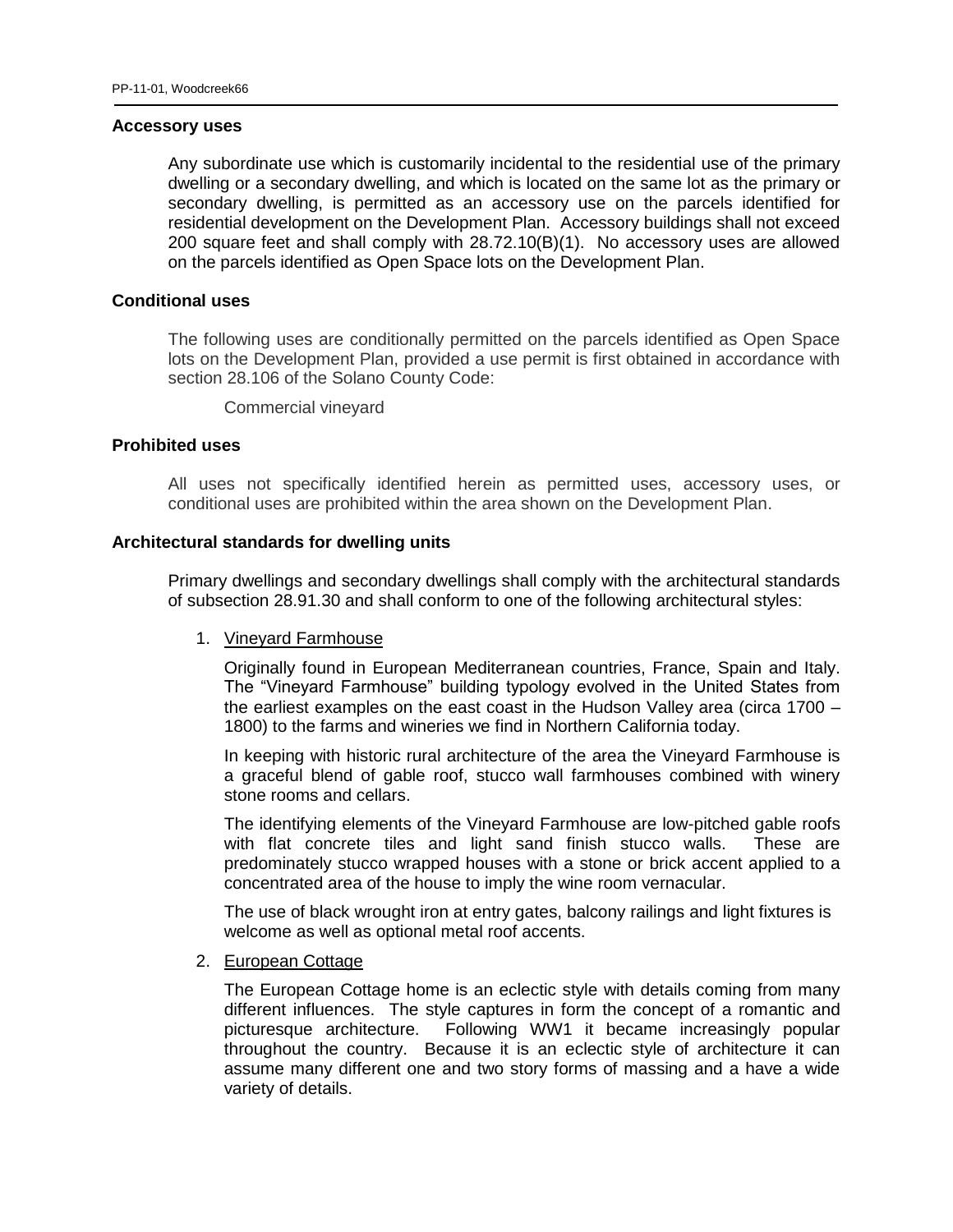The identifying elements of the European Cottage style are hipped or gabled roofs with a medium to steep pitched slope. Roof overhangs can be tight or stucco enclosed as a flared or "bell-cast" shape. Slate appearance concrete roof tiles or asphalt shingles are common. Walls are stucco wrapped and a variety of textured finishes are acceptable. Optional wood gable - end accents at front elevations are encouraged. Shutters, wood balconies and ganged windows at feature locations are typical

3. American Bungalow

The appeal of the American Bungalow is the simplicity and artistry of the form. Homeowners across the country have long appreciated the practical efficiencies of the home layout combined with the iconic beauty of the arts & crafts movement. Bungalow homes are found in every size and shape from small beach cottages to Pasadena estate homes. A Bungalow homes main characteristic is its low - profile front porch and massive chimney.

The identifying elements of the American Bungalow style are the forward facing low pitch gable roofs and wide front porch. Roof overhangs are broad and have decorative shaped ends at feature locations. Roof materials can be asphalt shingle or flat concrete roof tiles. Walls are stucco or horizontal lap siding or a blend of both. Windows are upper half multi-paned. Porches have tapered wood columns on a tapered stucco base. Column bases may be stone or brick veneer as an option.

Examples of these architectural are shown on sheet DP-3 of the Development Plan.

Dwelling design shall be consistent with the suburban residential nature of the area. Colors and materials shall be suitable and complimentary to the architectural style of the homes. Exterior light fixtures shall be aimed downward and shielded to prevent glare or reflection. Exterior building materials shall be composed of minimum 50% lowreflectance, non-polished finishes.

Prior to issuance of a building permit for any new dwelling or for the substantial exterior alteration of any existing dwelling, architectural approval shall be obtained by the building permit applicant pursuant to section 28.102 of the Solano County Code, which request shall be considered by the Zoning Administrator.

#### **Sign standards**

Two (2) permanent entrance signs identifying the subdivision are allowed at each of the subdivision entrance points. Signage shall be composed of minimum 50% lowreflectance, non-polished finishes.

Temporary subdivision marketing signage is allowed per County zoning standards in section 28.96.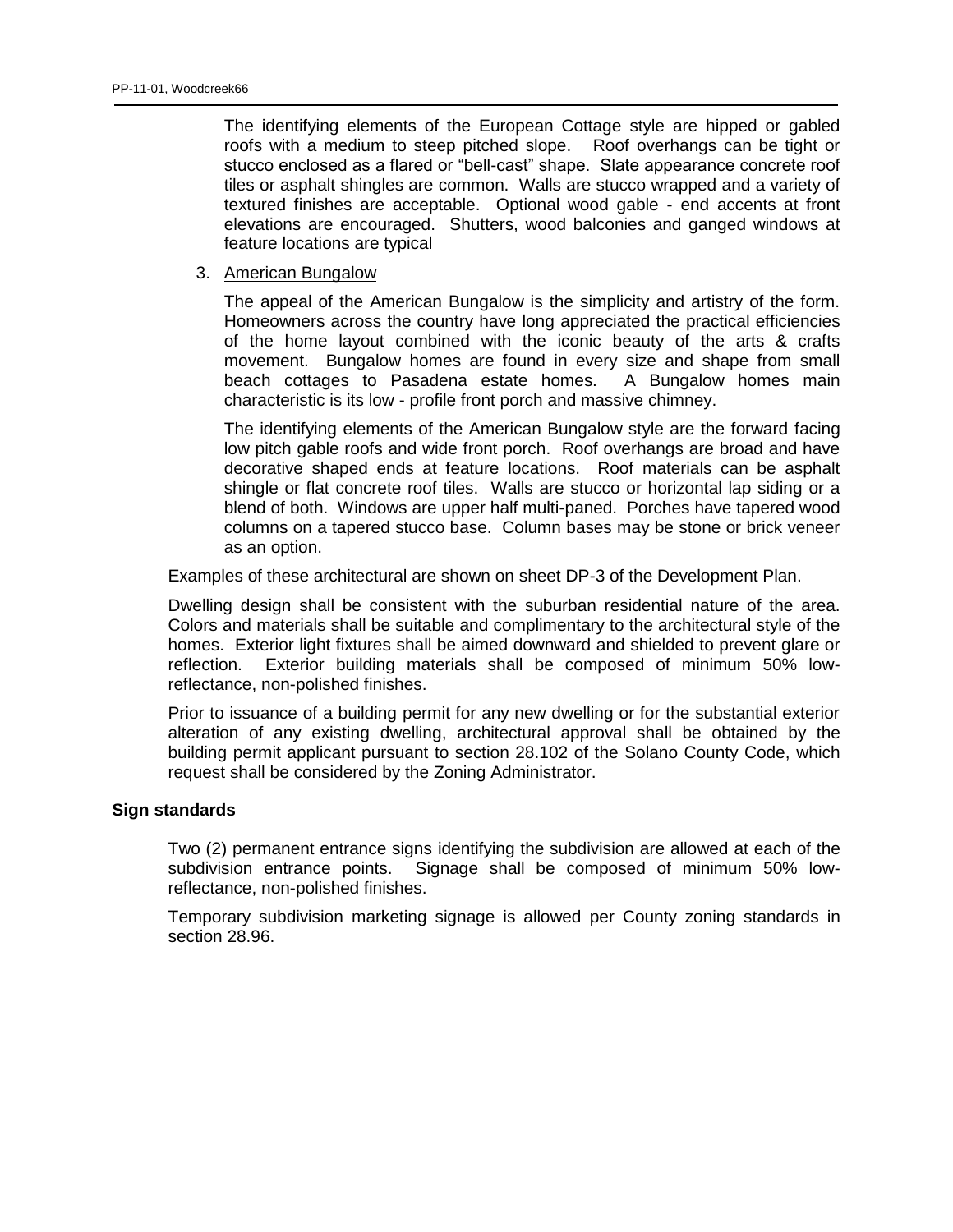## **Height, building coverage, and yard setbacks**

| <b>Development Standards for Dwellings and Accessory Buildings</b> |                                                                    |  |
|--------------------------------------------------------------------|--------------------------------------------------------------------|--|
| <b>Development Feature</b>                                         | Requirement                                                        |  |
|                                                                    |                                                                    |  |
| Minimum Lot Area                                                   | 10,000 sq. ft.                                                     |  |
| <b>Building coverage</b>                                           | Minimum or maximum gross floor area                                |  |
| Primary dwelling                                                   | 1,000 square feet minimum                                          |  |
| Secondary dwelling                                                 | 650 square feet maximum.                                           |  |
| Accessory building                                                 | 200 square feet maximum                                            |  |
| <b>Setbacks</b>                                                    | Minimum setbacks required                                          |  |
| Front                                                              | 25 feet from property line<br>45 feet from centerline of street    |  |
| Sides (each) $1$                                                   | 5 feet minimum                                                     |  |
| Sides (combined)                                                   | 15 feet minimum combined                                           |  |
| Rear <sup>1</sup>                                                  | 15 feet minimum                                                    |  |
| Exceptions                                                         | Covered porches may extend 5 feet into front and rear setback area |  |
| Maximum Height:<br>Dwelling <sup>2</sup>                           | 40 ft., measured above pad height                                  |  |
| Accessory building                                                 | 10 ft above grade                                                  |  |

- 1. Lots that abut Rockville Road or Oakwood Drive shall include a minimum setback of 25 feet from the side of the parcel that is adjacent to the roadway. For some lots, this may be considered the side setback and for other lots, this may be considered the rear setback.
- 2. Dwellings on lots that abut Rockville Road or Oakwood Drive shall be limited to a single story, and shall not exceed a maximum height of 25 feet.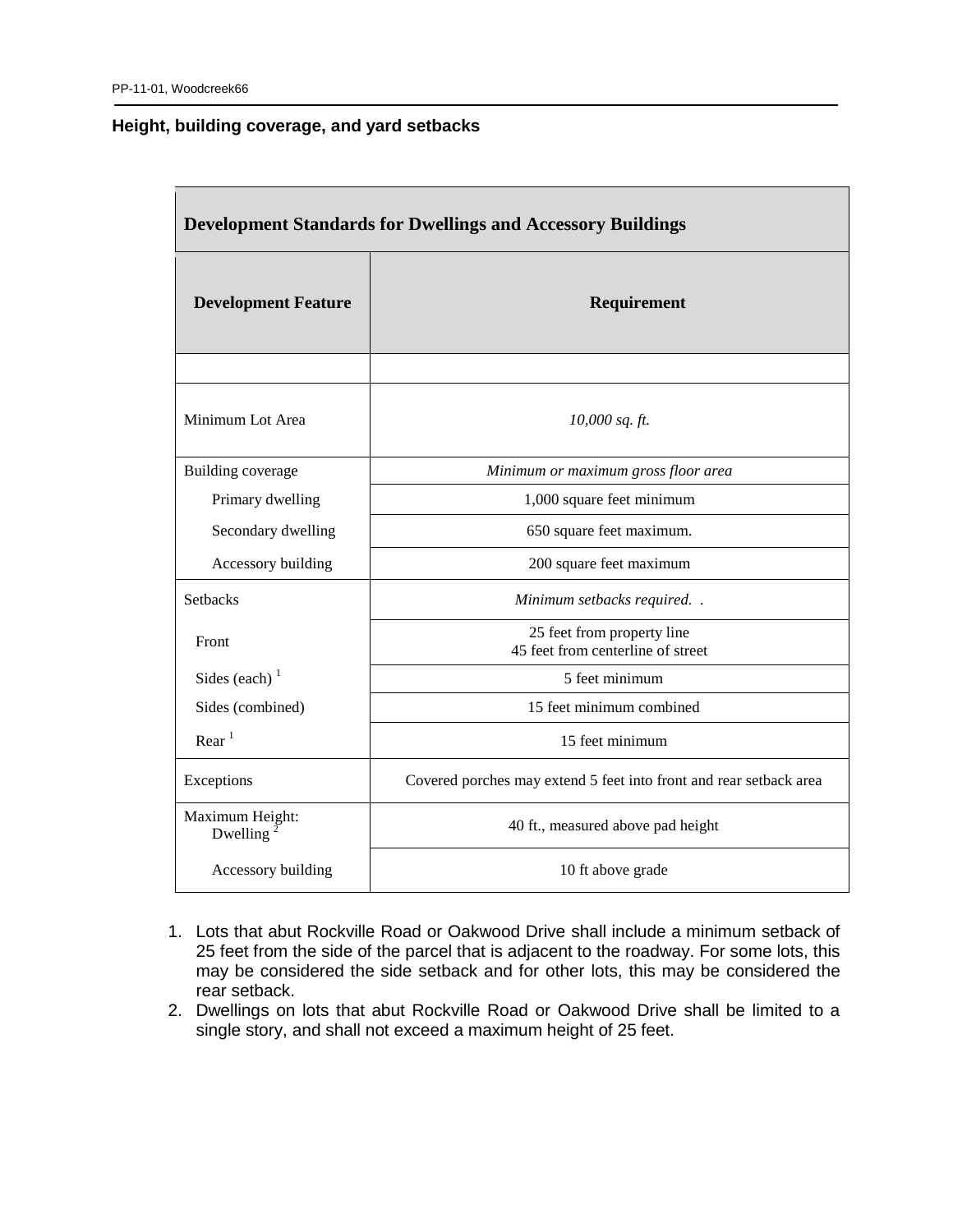#### **Landscaping**

All landscaping shall be drought-tolerant. Landscaping of the parcels identified as Open Space lots on the Development Plan shall conform to the Master Landscape Plan approved by the Director of Resource Management.

## **Parking and loading requirements**

Consistent with the R-TC-10 zoning district standards

On-street parking is limited to designated parking areas of streets A-E, as shown on the Development Plan.

### **Additional development standards**

Fireplace Restrictions: Gas-only fireplaces in new residences. This does not preclude outdoor fireplaces that may be otherwise permitted in the County.

Noise generating mechanical equipment (e.g., HVAC units) shall be selected to be of a type that would not produce noise in excess of County noise standards and/or shall be shielded or located at a distance that would reduce noise levels at noise-sensitive outdoor activity areas for both on- and off-site residences to acceptable levels, as directed by the Solano County General Plan. Shielding may include the use of fences or partial equipment enclosures. To provide effectiveness, fences or barriers shall be continuous or solid, with no gaps, and shall block the line of sight to windows of neighboring dwellings (achievable noise reductions from fences or barriers can vary, but typically range from approximately 5-10 dB, depending on construction characteristics, height, and location).

Residential Construction: New construction and substantial improvement of any residential structure shall have the lowest habitable floor, including basement, elevated at least 12 inches above the level of the base flood elevation number specified on the FIRM (Flood Insurance Rate Map)

Streetlights: Streetlights shall be installed at intersections only and shall be of the shielded down focus variety.

#### **Performance standards (e.g., hazardous materials and waste management)**

Shall comply with all provisions of Section 28.70 and 28.72.10A1

#### **Site specific policies to ensure consistency with surrounding uses**

Dwellings on lots adjacent to Oakwood Drive are limited to single story, not to exceed twenty-five (25) feet in total height.

## **Exceptions and general provisions**

All public and private roads within the area shown on the Development Plan shall be constructed and maintained in compliance with all applicable provisions of the Solano County roadway design and improvement standards, including Section 1-8 addressing emergency access, except that the minimum allowed width of right of way is reduced to forth (40) feet.